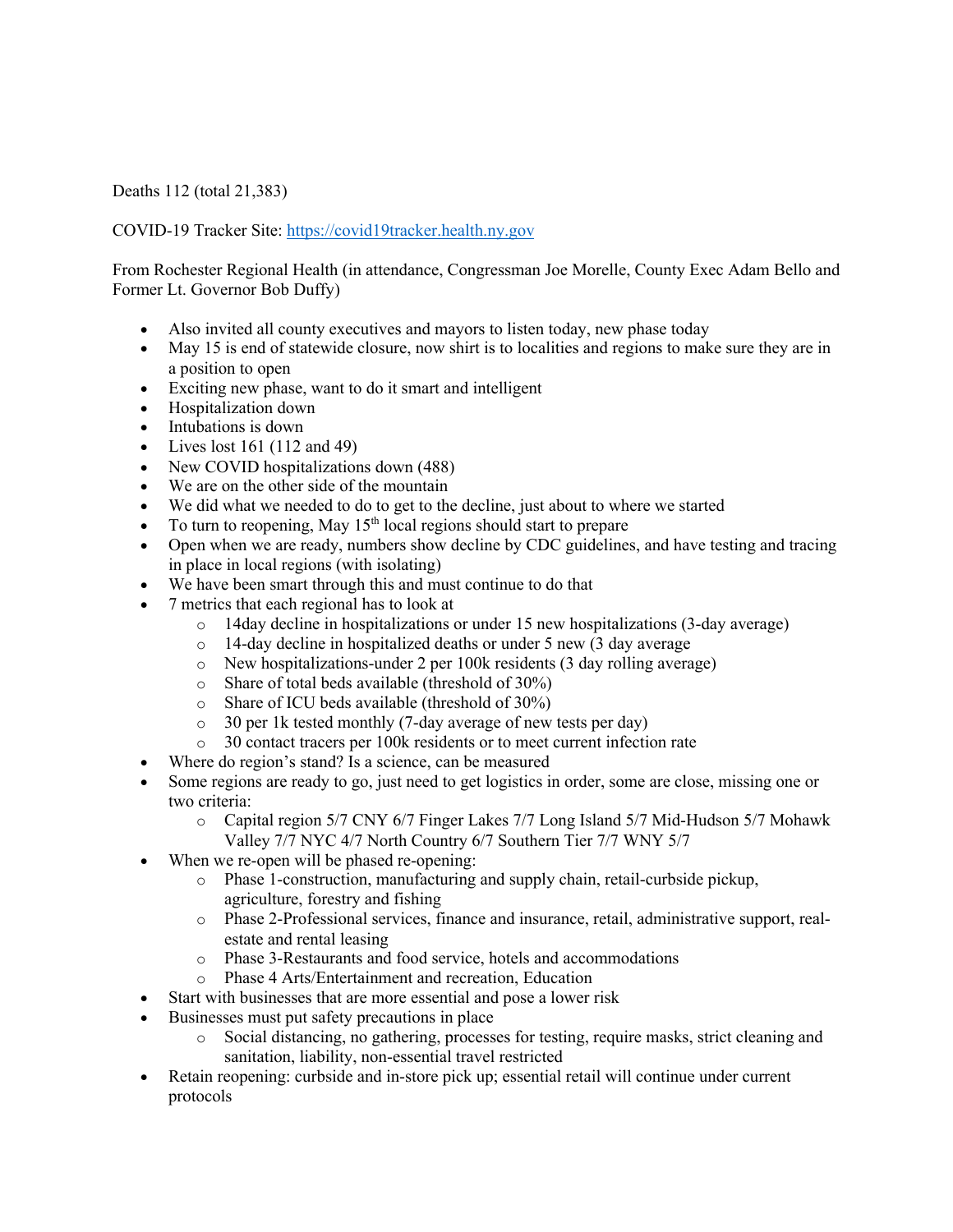- Also, open low risk activities
	- o Landscaping and gardening, Outdoor low risk recreational activities (i.e.: tennis), drive in
- Local officials have to do their work;
	- o testing and tracing in place
	- o monitor infection rates in hospitals
	- o ensure business compliance
	- o communicate with other local government's
	- o also, Regional Control Room, top officials that are watching situation in the region develop, have circuit breaker ready (list of boards are attached, sorry for the quality)
- Today we are announcing members of the regional control rooms to monitor metrics, urge them to start talking
- This is the next big step in the historic journey
- We have to stay smart and united
- Cases in NY are on the decline, the rest of the nation the rates are still on the incline, that is because of what we did.
- Some states are opening without meeting CDC guidelines, some states open and saw rush from other states
- Some didn't make people a part of the plan
- Worked very hard to make sure the people knew the facts, an informed public will keep public safe
- Plan will be online, NY Forward

What will Friday look like, should people at construction sites report to work at 9am? Who will give those answers?

• Reopening phase is locally driven and regionally designed, businesses have to be approved by that regions with these conditions, state has conditions, local governments may have their own conditions

How long do you anticipate each phase?

- Will be determined by facts and numbers as you go along
- We are opening a valve, have to keep infection rate below 1.1
- Watch dial and hospitalization rate
- Determined by dials, that's how fast you do it
- Local regions will have control room and circuit breaker, if you see dials going into the red zone, you can slow down but can turn off if necessary
- Have to get spread of infection under control
- Nobody knows how fast you open, also depends on how smart you open, businesses and employees have to follow social distancing and other protocols

As business are coming up with reopening plans, how long do these businesses keep those plans in place?

- Depends on facts, when we don't have to worry about the virus anymore
- How smart we are, our actions, our behaviors
- This was a wakeup call for the country, people have never gone through it before
- People's lives were on pause, thinks we will be the better for it
- People see that government really matters now, won't tolerate a side show anymore
- With businesses reopening but schools closed, when can daycares open?
	- said all along the closing of the schools had effect on opening
	- arranging child care for those who need it for the regional councils

Key factors for re-opening, are about hospital data, would like to see it regionally, right now statewide data, can you get state health department to release info consistently on a daily basis by region?

• this will be public today and will get updated every 24 hours

Do businesses have to submit plan to state?